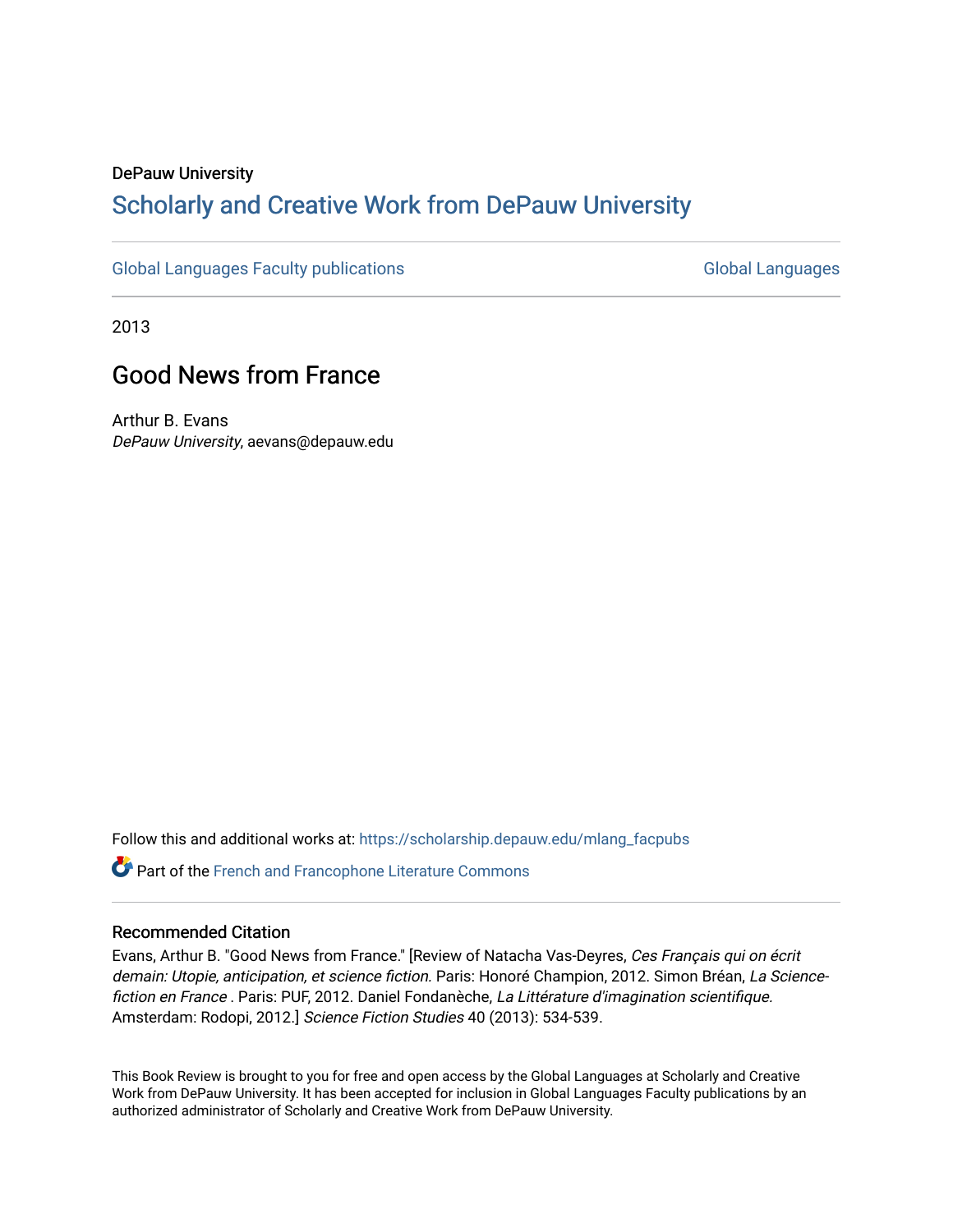#### **REVIEW-ESSAY**

## **Arthur B. Evans**

#### **Good News from France**

- Natacha Vas-Deyres. *Ces Français qui ont écrit demain: Utopie, anticipation et science-fiction au XXe siècle*. Paris: Honoré Champion, 2012. 535 pp. €110 hc.
- Simon Bréan. *La Science-Fiction en France: Théorie et histoire d'une littérature*. Paris: Presses de l'université Paris-Sorbonne, 2012. 502 pp.  $€22$  pbk.
- Daniel Fondanèche. *La Littérature d'imagination scientifique*. Amsterdam: Rodopi, 2012. 398 pp. €84 pbk.

Several years ago, I published a review about a collection of essays on science fiction written mostly by French academics. The book, edited by Stéphane Nicot, was titled *Les Univers de la Science-Fiction: Essais* [The Universe of Science Fiction: Essays, 1998].<sup>1</sup> I felt the collection was noteworthy in part because of the surprising lack of sf criticism in France and the genre's ongoing difficulties in being accepted there as a legitimate object of literary study. In his preface to the book, Nicot explained how

Contrary to its status in Anglo-Saxon countries, where science fiction now enjoys a growing international recognition, France still remains "open territory" for this genre.... The French university today voluntarily embraces the study of those various forms of literature descending from *Dracula*, but the study of sf still remains essentially suspect.... Given these conditions, one can understand why serious study of sf has been slow to develop here, especially in comparison to other countries such as the United States or Canada. (qtd. Evans "Review," 150)

I concluded my review by pointing out that the final essay in the book, "Science-Fiction Literature: Desperately Seeking Criticism" by veteran sf scholar Roger Bozzetto, seemed especially appropriate given the rather bleak status of French sf scholarship at the time.

Thankfully, times have changed. The year 2012 will one day be remembered as a major turning point in French sf scholarship, with the publication of *three* noteworthy studies (two of which were spun off from doctoral dissertations), along with the launch of an outstanding new website devoted to science fiction, *ReS Futurae: Revue d'études sur la science-fiction* [ReS Futurae: Journal of Studies on Science Fiction], a peer-reviewed online academic journal that is a "sister" publication to *SFS*. Founder and managing editor of the website, Professor Irène Langlet of the Université de Limoges, is also the author of a pioneering 2006 study called *La Science-fiction: Lecture et poétique d'un genre littéraire* [Science Fiction: Readings and Poetics of a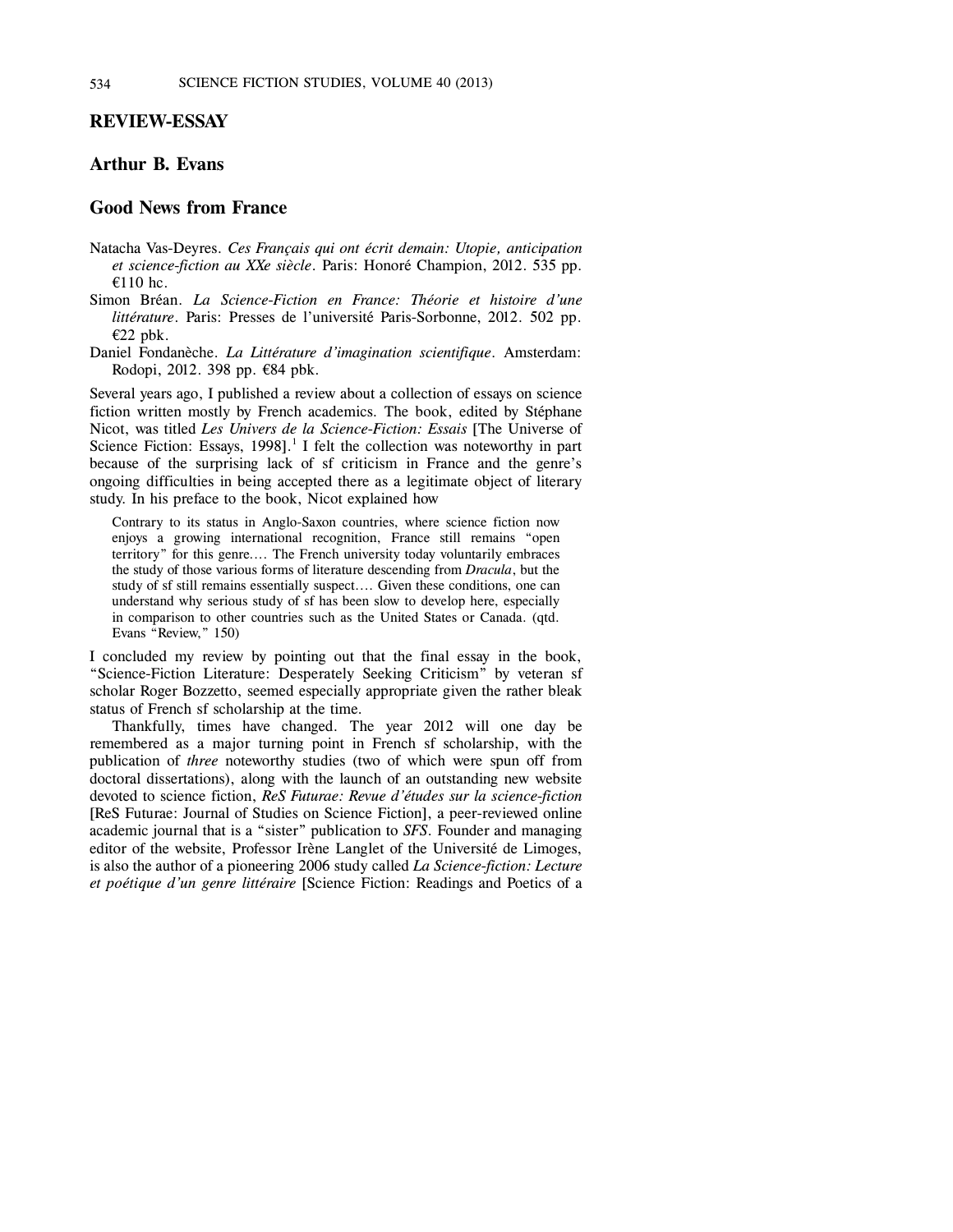Literary Genre], on which see Istvan Csicsery-Ronay, Jr.'s review in *SFS* (39.3 [Nov. 2012]: 500-511).

Vas-Deyres's book (loosely translated as *Those French Writers who Wrote Tomorrow*) is the most resolutely academic and sociological of the three volumes under review here. Although all three might be labeled literary histories, Vas-Deyres's goal is not to write a history of science fiction *per se* but rather to explore the social dimension of what she calls "'utopian literature,' novels of science fiction, hypothesis novels, works of scientific marvelous fiction, philosophical tales, and utopian or dystopian novels" (22)—in other words, "works of anticipation or science fiction that foreground visions of a [future] society" (23) and that "nourish sociological or historical reflection" (24). (A side note: in French, the exact meaning of the term "anticipation" can change from user to user, but it is roughly equivalent to "about the future." Until recently, most works of science fiction in France were collectively called "anticipation" (as in *roman d'anticipation*). Vas-Deyres uses the term in a more historically specific way, to refer to sf works about the future that appeared prior to Gernsback, the American pulps, and the popularization of the terms "scientifiction" and "science fiction.")

The book's chronological sweep is relatively broad, from the 1890s to 2004. Its contents are divided into three major parts, with each part containing two to three chapters. Part one is called "Ideological Representations of Scientific and Social Progress (1890-1910)"; it examines the rise of technological utopianism in France during la Belle Époque as expressed in the works of Jules Verne, Émile Souvestre, Léon Daudet, Camille Flammarion, J-H. Rosny Aîné, Emile Zola, Jean Grave, Louise Michel, and Daniel Halévy. Part two is called "Representations of the Horrors of Social and Industrial Massification (1920-1970)"; it analyzes the pervasive attitudes of fear, antiscientism, and global catastrophism that followed World War I and persisted into the atomic era, as seen in the anti-utopian fictions of Ernest Pérochon, José Moselli, Claude Farrère, B.R. Bruss, Régis Messac, Jacques Spitz, Maurice Renard, André Maurois, René Barjavel, Francis Carsac, Stéfan Wul, Jean-Pierre Andrevon, Pierre Boulle, and Gérard Klein. Part three is called "Utopian Literature Meets the Contemporary World and the Future (1970- 2004)"; it covers the period since May 1968 and focuses on the renewal of utopian hope in the light of the many social transformations brought about by the rise of feminism, information technology, and posthumanism, as evident in the sf of Ayerdhal, Serge Lehman, Robert Merle, Joëlle Wintrebert, Pierre Bordage, Philippe Curval, Michel Jeury, Serge Brussolo, Jean-Christophe Ruffin, Joël Houssin, G.J. Arnaud, and Jean-Claude Dunyach, among others.

*Ces Français qui ont écrit demain* is the best study I know on the subject of the evolution of futurist, sociopolitical French sf from the end of the nineteenth century to the beginning of the twenty-first. It is a veritable treasure trove of sociological and literary references for this period. And it has recently been honored with the prestigious Grand Prix de l'Imaginaire for 2013 (a French award similar to the Hugo). On the negative side, the book is often less about science fiction and more about ideology, political power, and social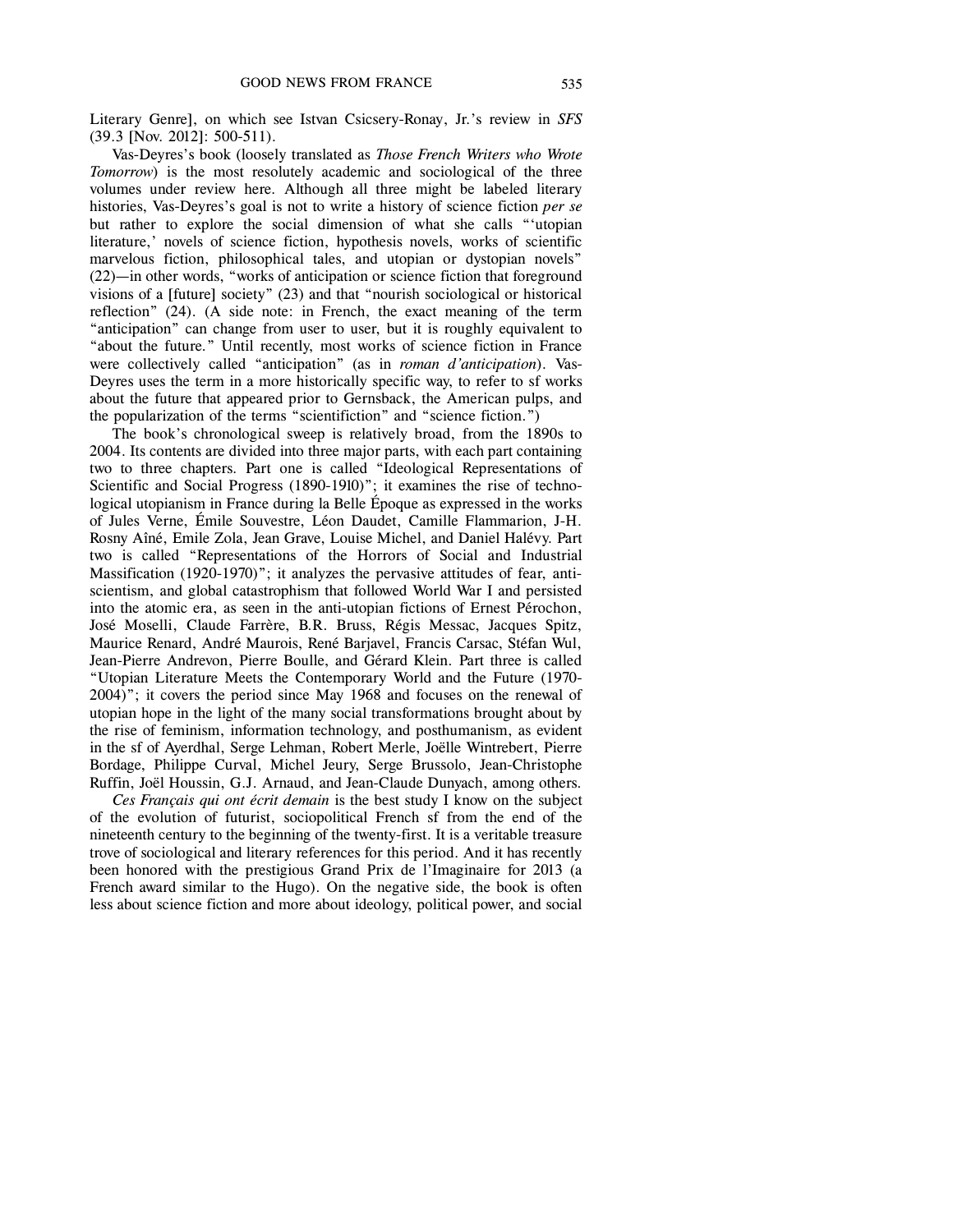transformation. Although many French sf writers are discussed, only a narrow slice of their oeuvre is targeted. The book's prose can at times be a tough slog—even for someone who is fluent in French—because of its jargon-laden style. And when Vas-Deyres occasionally ventures into unfamiliar territory and makes pronouncements about sf outside France, her statements can be jarringly off the mark. Consider the following generalization, for example: "'For Americans, science fiction was born with the novel *Ralph 124C41* [sic] by Hugo Gernsback, published in 1911 in *Modern Electrics*" (126 n.1). Finally, the book is expensive—over 100 euros—which puts it well beyond the budget of most sf fans and scholars, and even many university libraries. It seems a shame that such an important study would price itself out of the very market that would be most likely to buy it, read it, and learn from it.

Another excellent study of French sf published last year is Simon Bréan's *La Science-Fiction en France* [Science Fiction in France]. In contrast to Vas-Deyres's book, its field of inquiry is limited to the three post-WW II decades of 1950-1980. It was during this crucial period, according to Bréan, that French sf was born and slowly established itself as a national genre. During those postwar years of reconstruction, France was awash with all things American: Hollywood movies, New Orleans jazz, and translations of "Golden Age" sf stories by Asimov, Heinlein, van Vogt, and others. I once described the consequences of this American invasion on the local sf culture in France as follows:

The effects of this virtual tidal wave of Anglo-American SF into post-war France proved to be both positive and negative. On the one hand, it served to suddenly reawaken French interest in SF and to infuse "new blood" into the French SF genre—new visions of the future, new narrative techniques, and new publishing outlets for aspiring novelists. On the other hand, it encouraged kneejerk imitation of these successful foreign authors, temporarily suppressed the development in France of a more identifiably indigenous SF, and created a publishing market strongly prejudiced toward translated imports. ("Science Fiction" 261)

Bréan would no doubt take issue with my phrase "reawaken French interest in SF and to infuse 'new blood' into the French SF genre" because he does not recognize that indigenous science fiction ever existed in France until circa 1950. Before that date, there were only works of *imagination scientifique* [scientific imagination] and of *merveilleux scientifique* [scientific marvelous]. Similarly, in his opinion, before Hugo Gernsback and the American pulp magazines invented the genre of science fiction in the 1920s and 1930s, in the United States and Great Britain there existed only works of *scientific romance*. Although I strongly disagree with these notions, Bréan is not alone in his position concerning the genre's "origins"; a growing number of contemporary sf scholars tend to feel this way (see my "Histories").

*La Science-Fiction en France* is divided into two distinct parts: history and theory. The history part is composed of four chapters. The first surveys a number of sf precursors in France (e.g., Verne, Rosny Aîné, Renard, Spitz, Groc, Barjavel, Bruss, et al.) as well as the "American sf model" that became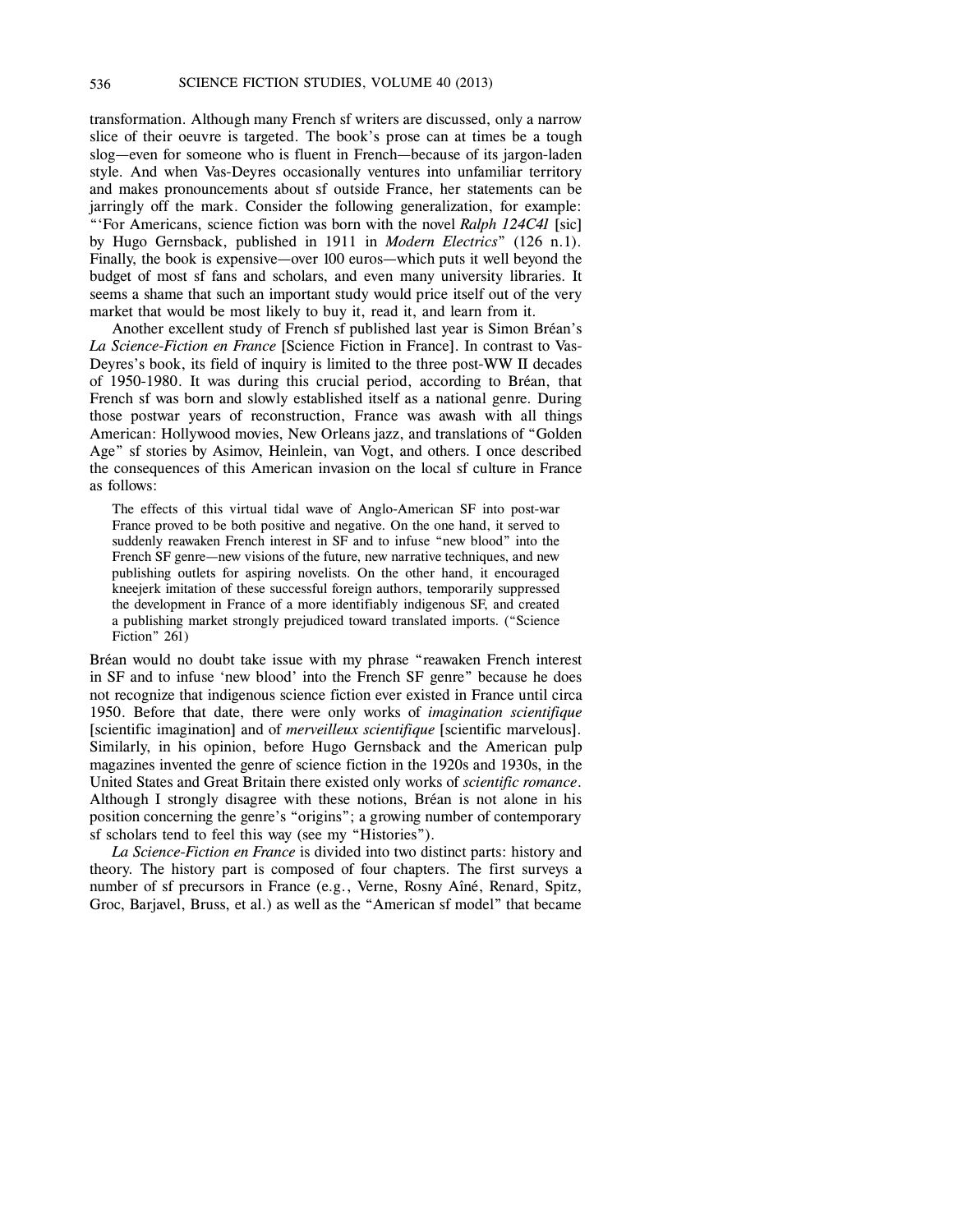dominant in France around 1950. Each of the three succeeding chapters focuses on a single decade: 1950-59 ("A New French Literature"), 1960-69 ("French SF in Crisis"), and 1970-1980 ("A Publishing Expansion Without Precedent"). Much to the author's credit, the discussion includes both the many French sf novelists of these periods and also their respective editorial, publishing, and marketing environments. He investigates not only the works of authors such as Richard-Bessière, Jimmy Guieu, René Barjavel, Gérard Klein, Philippe Curval, and Michel Jeury but also the French sf magazines *Fiction* and *Galaxie*, the publisher Fleuve Noir's "Anticipation" book series, Hachette-Gallimard's "Le Rayon fantastique," Denoël's "Présence du Futur," and Laffont's "Ailleurs et Demain" collections, among others. The theory part of *La Science-Fiction en France* takes up the final three chapters of the book. Together, they seek to establish a "poetics" for the genre, with passing nods to the cognitive estrangement of Darko Suvin, the absent paradigms of Marc Angenot, Umberto Eco's encyclopedic open texts, and the sf megatext of Christine (*not* Françoise, as she is repeatedly misnamed) Brooke-Rose and Damien Broderick, as well as the narratological analyses of their Francophone successors Richard Saint-Gelais and Irène Langlet. For the Anglophone sf scholar who has closely followed the genre's many theoretical debates over the past few decades, this section of Bréan's study may seem like very familiar territory. But, to me, the most interesting discussions are the application of these theories to the French sf works themselves—i.e., the author's close readings of certain passages from novels by Stéfan Wul, Daniel Drode, Kurt Steiner (a.k.a. André Ruellan), Gérard Klein, and Pierre Pelot (a.k.a. Pierre Grosdemange).

Different from but complementary to Vas-Deyres's study, Bréan's is the reference of choice if one is looking for an in-depth review of French science fiction during the years following World War II. Jean-Marc Gouanvic's Bourdieu-influenced study *Sociologie de la traduction: la science-fiction américaine dans l'espace culturel français des années 1950* [Sociology of Translation: American Science Fiction in the French Cultural Space of the 1950s, 1999], which I reviewed in these pages a dozen years ago (28.2 [Jul. 2001]: 303-304), may provide more insight into the nature of the French translations of US sf during this period, their ideological impact, and the editorial role of the avant-garde luminaries Boris Vian and Raymond Queneau. And Gouanvic's even earlier 1994 study *La Science-fiction française au XXe siècle (1900-1968)* [French Science Fiction in the Twentieth Century (1900- 1968)], on which see George Slusser's *SFS* review (23.2 [Jul. 1996]: 276-84), may be better in its coverage of French sf writers from the first half of the twentieth century. But Bréan's *La Science-fiction en France* offers the best—i.e., the most cogently written and incisive—literary analysis of French sf of the 1950s, 1960s, and 1970s. A couple of small quibbles: the book focuses almost exclusively on sf novels; one finds very little mention of the short fiction published during this period. And the book pays very little attention to the huge influence of Philip K. Dick on the French sf writers of the time (see Bozzetto).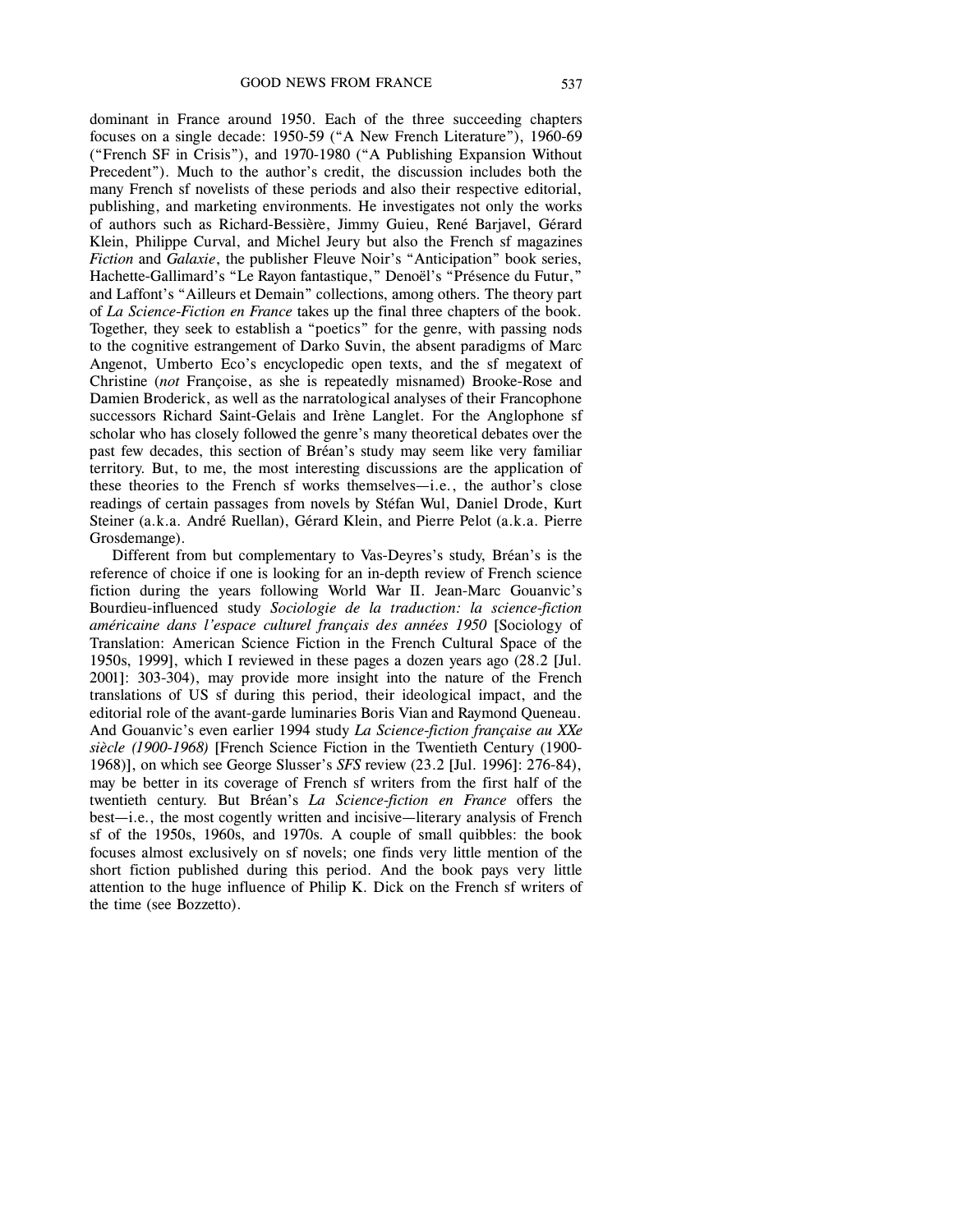Daniel Fondanèche's *La Littérature d'imagination scientifique* [The Literature of the Scientific Imagination], compared with the two volumes by Vas-Deyres and Bréan, seems less formally academic in its approach. It includes much less sociological/semiotic jargon and more closely resembles a traditional literary history intended for non-specialists. Its chronological focus has very little overlap with the other books: it concentrates on what all three authors would identify as the genre's "prehistory," from Lucian to Rosny Aîné. Lastly, it does not limit its literary corpus exclusively to proto-sf writers who are French (although they do comprise the vast majority of the book's contents); it also includes some British authors such as Godwin, Swift, Bulwer-Lytton, and H.G. Wells (but not Shelley, Poe, or Haggard or any writers of the utopian tradition such as More, Butler, or Bellamy).

Following in the footsteps of Jean-Jacques Bridenne's short but pioneering *La Littérature française d'imagination scientifique* (1950), Fondanèche traces the emergence and evolution of this "literature of scientific imagination" whose long history (supposedly) preceded and prepared the way for the subsequent birth of "science fiction" in the twentieth century. And he does so mostly through expansive discussions of the science and technologies embedded in these narratives. Fondanèche's most frequent *modus operandi* is to take the reader on a walking tour through the plot of a novel, pointing out interesting scientific or technological tidbits along the way, providing wideranging background information about them, explaining the author's adaptation and/or extrapolation of them, and then linking these references to the works of other proto-sf writers. Such readings are invariably rich and informative, and the breadth of Fondanèche's historical and scientific erudition seems impressively encyclopedic.

Fondanèche's book contains four main chapters (of unequal length), plus an introduction, a conclusion, and several appendices at the end. The latter includes a brief chronology of the nineteenth century (from Napoleon to World War I) and several pages listing "The Principal Inventions of the Nineteenth Century" in physics and chemistry, electricity, astronomy, engineering, medicine, communications, etc.—a clear indication of the book's heavy focus on science and technology. The first chapter, "The Conditions of Emergence of the Literature of Scientific Imagination" (mostly about the Industrial Revolution) and the second chapter, "Precursors to the Literature of Scientific Imagination" (from Lucian to Restif de la Bretonne), together comprise fewer than 70 pages. The exegetical heart of the book is located in chapters three and four, which together take up nearly 300 pages. Chapter three is called "The Emergence of the Literature of Scientific Imagination" and discusses the works of Émile Souvestre, Edward Bulwer-Lytton, Villiers de l'Isle-Adam, Louis Boussenard, Georges Le Faure and Henri de Graffigny, Camille Flammarion, Paul D'Ivoi, and Charles Cros (I especially liked the essays on Le Faure/Graffigny and Flammarion). Chapter four, titled "The Masters of the Genre," talks about the scientific fiction of Verne, Robida, Wells, and Rosny Aîné (with the Verne essay being the most disappointing—see below).